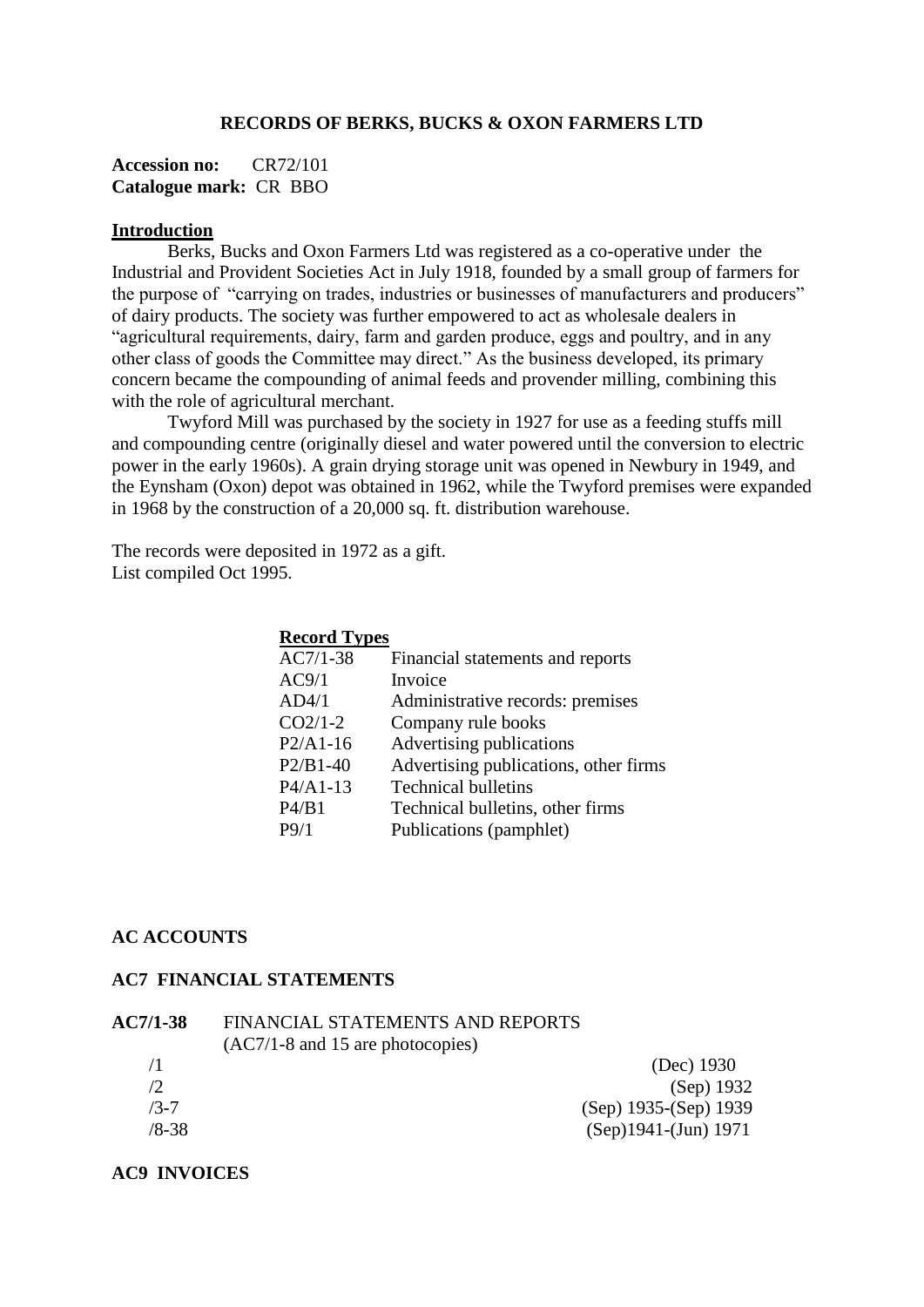AC9/1 INVOICE for various feedstuffs (15 Dec) [1950s-60s]

# **AD ADMINISTRATIVE RECORDS**

## **AD4 ADMINISTRATIVE PREMISES RECORDS**

AD4/1 CIRCULAR LETTER concerning purchase of Twyford (9 July 1927) Mill

## **CO2 COMPANY RECORDS**

| CO <sub>2/1</sub> | <b>RULE BOOK</b>                                                  | 1918      |
|-------------------|-------------------------------------------------------------------|-----------|
| CO <sub>2/2</sub> | <b>RULE BOOK</b><br>1959 edition with amendments 1963, 1967, 1969 | 1959-1969 |

#### **P PUBLICATIONS AND ADVERTISING RECORDS**

# **P2/A ADVERTISING PUBLICATIONS**

| P2/A1 | FILE of circular letters and price lists for various products 1956-1972 |  |
|-------|-------------------------------------------------------------------------|--|
|       | and commodities                                                         |  |
|       | Duplicated sheets                                                       |  |

| P2/A2-12        | <b>SEED CATALOGUES</b>                |         |
|-----------------|---------------------------------------|---------|
| / A2            | Spring                                | 1963    |
| /AS             | Autumn                                | 1963    |
| /AA             | Spring                                | 1964    |
| /AS             | Spring                                | 1967    |
| /AG             | Autumn                                | 1968    |
| / A7            | Autumn                                | 1969    |
| /AB             | Spring                                | 1970    |
| $\overline{AB}$ | Autumn                                | 1970    |
| /AI0            | Spring                                | 1971    |
| /AI1            | Autumn                                | 1971    |
| /AI2            | Spring                                | 1972    |
| P2/A13          | LEAFLET BB&O approach to calf rearing | [1960s] |
| P2/A14          | LEAFLET BB&O feeds for extra profit   | [1960s] |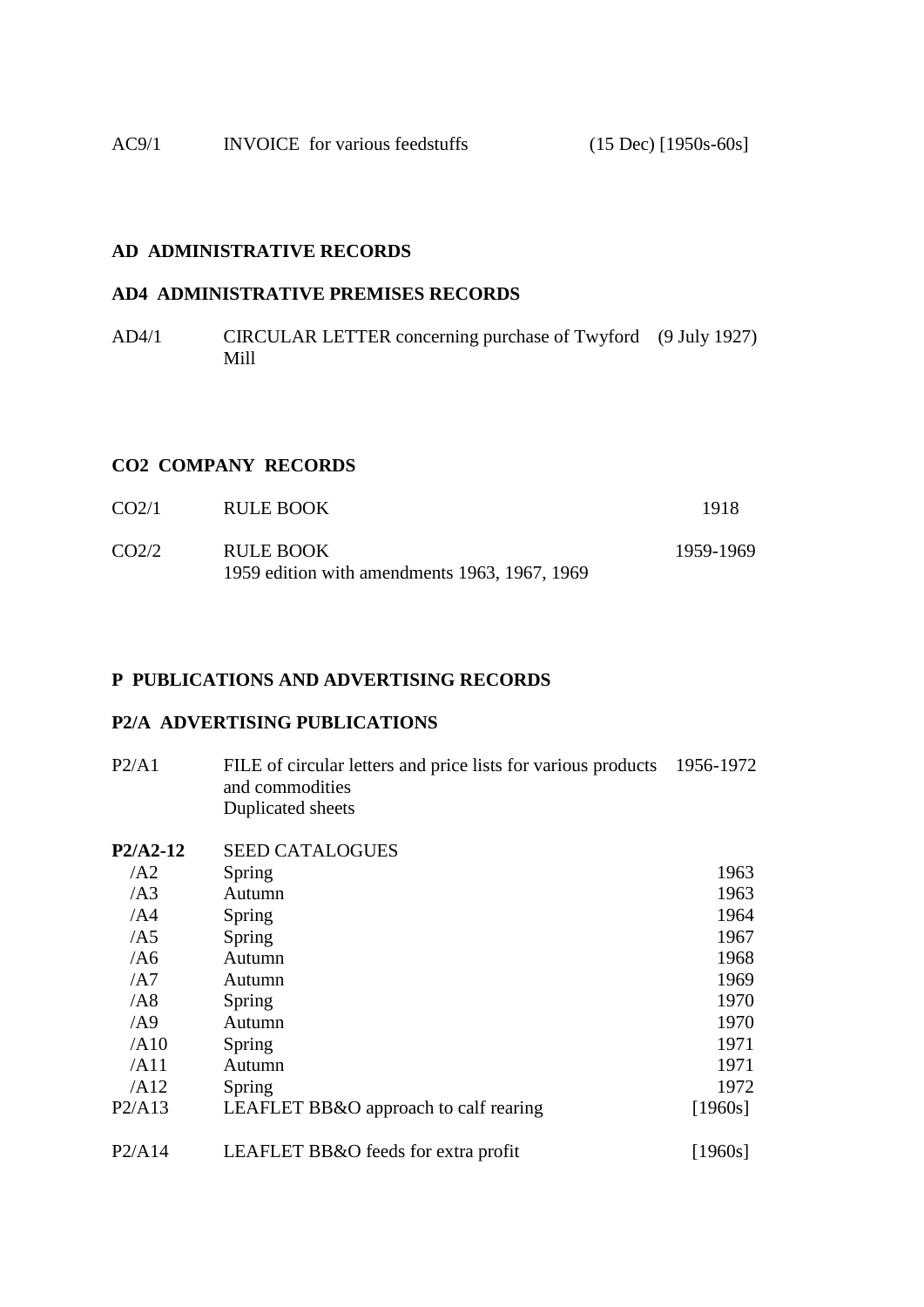| P2/A15 | LEAFLET Cattle feeds                 | [1960s] |
|--------|--------------------------------------|---------|
| P2/A16 | <b>LEAFLET</b> Intensive beef scheme | [1960s] |

# **P2/B ADVERTISING PUBLICATIONS, OTHER FIRMS**

| $P2/B$ 1                        | PRICE LIST British Oil and Cake Mills Ltd                                       | $(16 \text{ Mar}) 1964$ |
|---------------------------------|---------------------------------------------------------------------------------|-------------------------|
| $P2/B$ 2                        | PRICE LIST British Oil and Cake Mills Ltd                                       | $(5 \text{ Jun})$ 1967  |
| $P2/B$ 3                        | PRICE LIST Co-operative Wholesale Society Ltd                                   | $(6$ Apr) 1964          |
| $P2/B$ 4                        | <b>CATALOGUE</b> Fisons Ltd<br>Fertilizers                                      | [mid $1950s$ ]          |
| $P2/B$ 5                        | <b>CATALOGUE</b> Fisons Ltd<br>Fertilizers                                      | 1959                    |
| $P2/B$ 6                        | PRICE LIST with recommendations, Fisons<br><b>Fertilizers Ltd</b><br>(2 copies) | 1960-1961               |
| $P2/B$ 7                        | PRICE LIST with recommendations, Fisons<br><b>Fertilizers Ltd</b>               | 1961-1962               |
| $P2/B$ 8                        | <b>LEAFLET</b> Fisons Fertilizers Ltd<br>Fertilizers for maincrop potatoes      | 1962-1963               |
| $P2/B$ 9                        | PRICE LIST Fisons Pest Control Ltd<br>Agricultural chemicals<br>(3 copies)      | 1959                    |
| $P2/B$ 10                       | PRICE LIST Fisons Pest Control Ltd<br>$(2 \text{ copies})$                      | 1960                    |
| $P2/B$ 11                       | PRICE LIST Fisons Pest Control Ltd                                              | 1962                    |
| $P2/B$ 12                       | LEAFLET Fisons Pest Control Ltd<br>Rogor 40 insecticide spray                   | (Mar) 1963              |
| $P2/B$ 13                       | PRICE LIST Fisons Pest Control                                                  | 1964                    |
| P <sub>2</sub> /B <sub>14</sub> | PRICE LIST Fisons Pest Control Ltd<br>Agricultural chemicals                    | 1964                    |
| $P2/B$ 15                       | LEAFLET Fisons Pest Control Ltd<br>Rogor 40 insecticide spray                   | $[1950s-1960s]$         |
|                                 |                                                                                 |                         |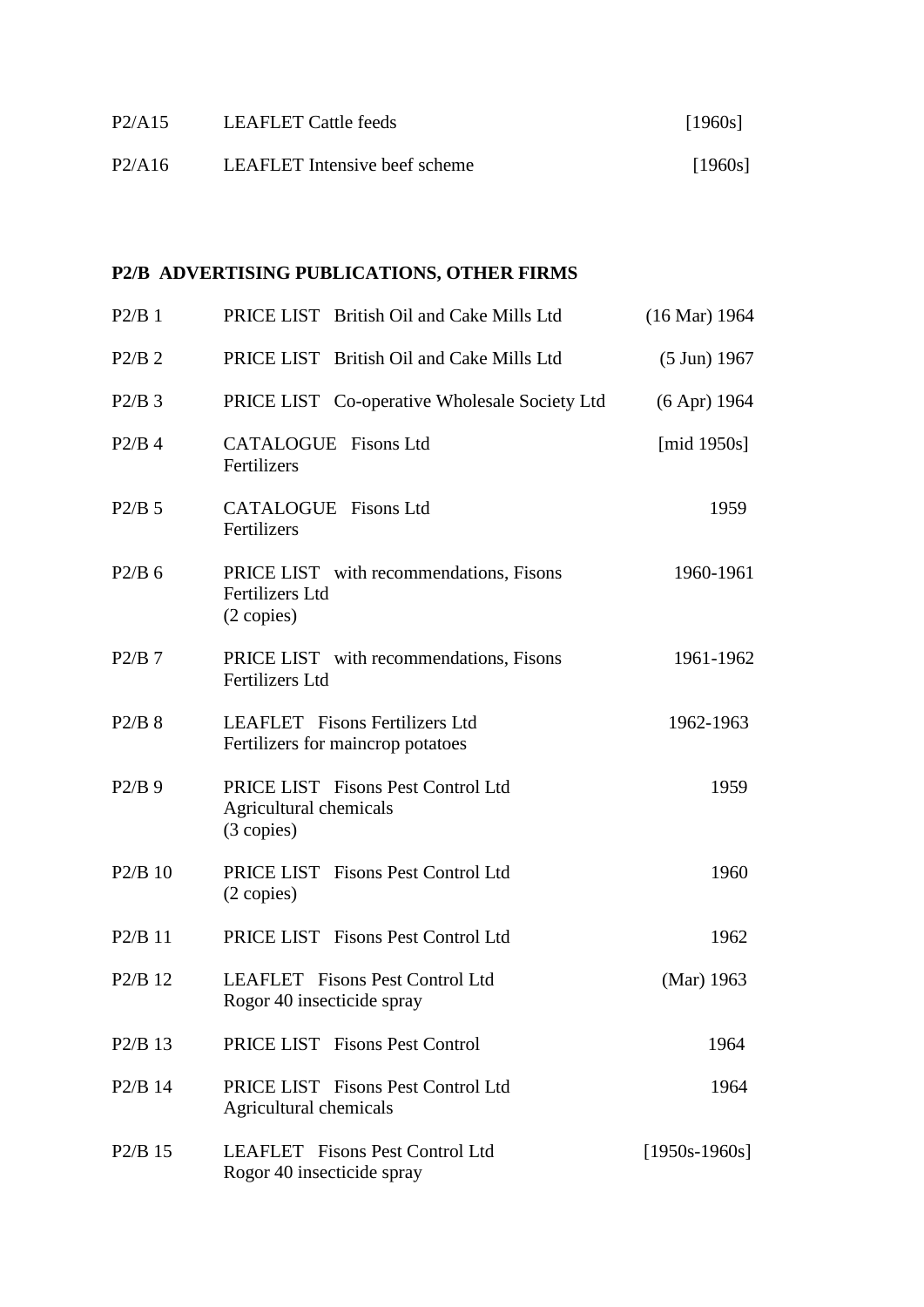| $P2/B$ 16                       | LEAFLET Fisons Pest Control Ltd<br>Weedkiller for winter and spring cereals | $[1950s-1960s]$ |
|---------------------------------|-----------------------------------------------------------------------------|-----------------|
| $P2/B$ 17                       | LEAFLET Fisons Pest Control Ltd<br>Weedkiller for cereals                   | $[1950s-1960s]$ |
| $P2/B$ 18                       | CATALOGUE with price list, ICI Ltd<br>Fertilizers                           | 1959-1960       |
| $P2/B$ 19                       | PRICE LIST ICI Ltd<br>Fertilizers                                           | 1960-1961       |
| P2/B 20                         | CATALOGUE ICI Ltd<br>Fertilizers                                            | 1961            |
| $P2/B$ 21                       | PRICE LIST ICI Ltd<br>Fertilizers                                           | 1961-1962       |
| P <sub>2</sub> /B <sub>22</sub> | CATALOGUE ICI Ltd<br>Fertilizers                                            | 1961-1962       |
| $P2/B$ 23                       | PRICE LIST for merchants, ICI Plant Protection Ltd                          | 1960            |
| $P2/B$ 24                       | LEAFLET ICI Plant Protection Ltd<br>Menazon insecticides for potatoes       | [1960s]         |
| $P2/B$ 25                       | PRICE LIST Lawes Chemical Co Ltd<br>Fertilizers                             | 1960-1961       |
| $P2/B$ 26                       | LEAFLET Lawes Chemical Co Ltd<br>Compound fertilizers                       | (Jul) 1961      |
| P <sub>2</sub> /B <sub>27</sub> | LEAFLET National Chemical Products Ltd<br>Rumevite for beef production      | [c1962]         |
| $P2/B$ 28                       | <b>LEAFLET</b> National Chemical Products Ltd<br>Rumevite for sheep         | [1960s]         |
| $P2/B$ 29                       | CATALOGUE N.F.U. Seeds Industries Ltd<br>Guaranteed seeds                   | 1963            |
| $P2/B$ 30                       | CATALOGUE N.F.U. Seeds Industries Ltd<br>Guaranteed seeds herbage mixtures  | 1964-1965       |
| P2/B 31                         | LEAFLET with prices, Shell Chemical Co Ltd<br>Nitra-shell fertiliser        | [1960s]         |
| P <sub>2</sub> /B <sub>32</sub> | CATALOGUE Shell Chemical Co Ltd<br>Fertilisers                              | 1961            |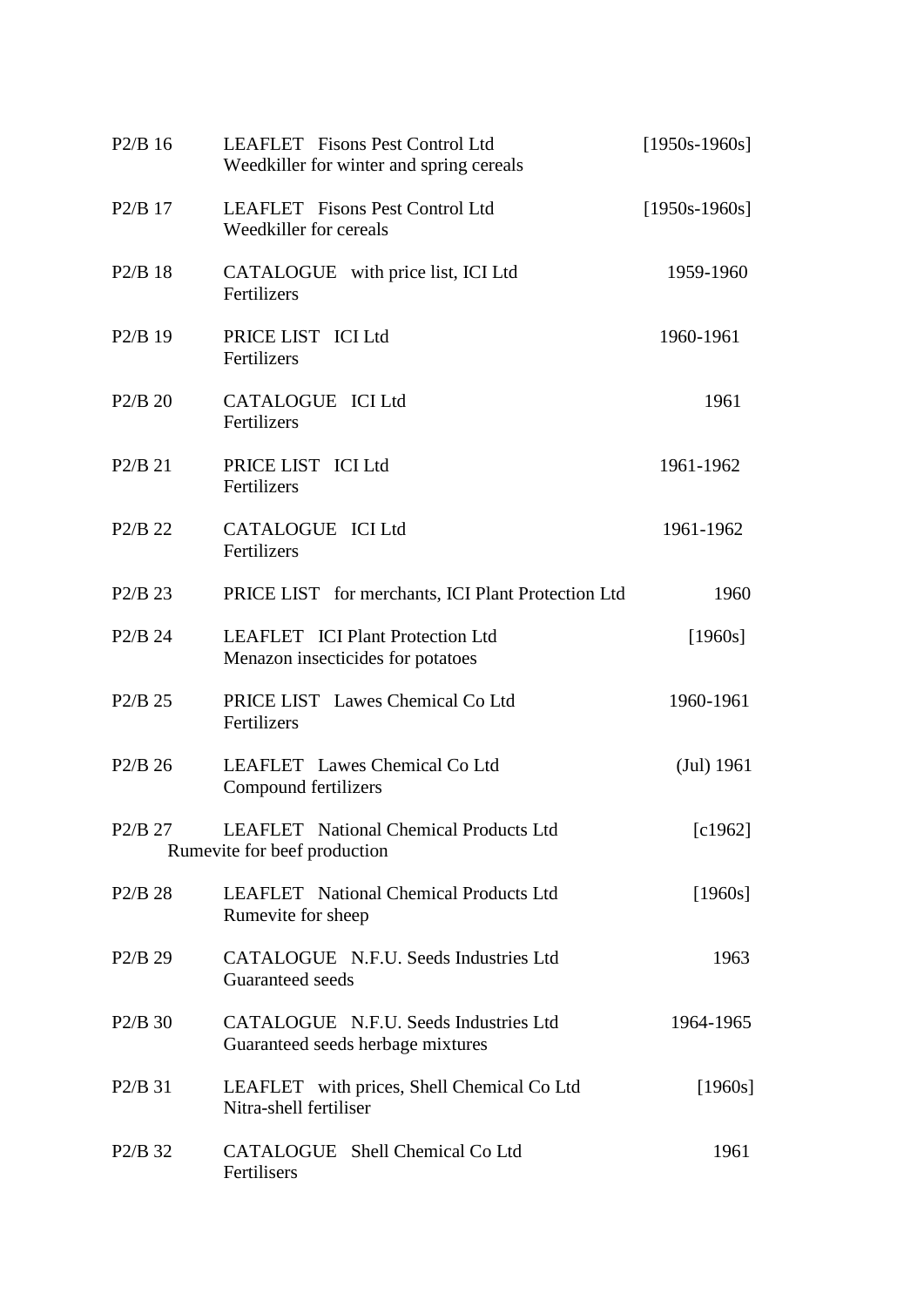| $P2/B$ 33                       | CATALOGUE Shell Chemical Co Ltd<br>Products for cereals                                                                      | 1961      |
|---------------------------------|------------------------------------------------------------------------------------------------------------------------------|-----------|
| $P2/B$ 34                       | LEAFLET Vitamealo (A.F.P.) Ltd<br>High vitamin poultry breeders concentrate                                                  | 1958      |
| $P2/B$ 35                       | LEAFLET Vitamealo (A.F.P.) Ltd<br>Cattle foods                                                                               | 1959      |
| $P2/B$ 36                       | PAMPHLET with product list, Vitamealo (A.F.P.) Ltd<br>Broiler breeding, feeding and management<br>Vitamealo Advisory Service | 1959      |
| $P2/B$ 37                       | PAMPHLET with product list, Vitamealo (A.F.P.) Ltd<br>Cattle breeding, feeding and management<br>Vitamealo Advisory Service  | 1960      |
| $P2/B$ 38                       | PAMPHLET with product list, Vitamealo (A.F.P.) Ltd<br>Pig breeding, feeding and management<br>Vitamealo Advisory Service     | 1960      |
| P <sub>2</sub> /B <sub>39</sub> | PAMPHLET with product list, Vitamealo (A.F.P.) Ltd<br>Poultry breeding, feeding and management<br>Vitamealo Advisory Service | 1960      |
| $P2/B$ 40                       | <b>PRICE LIST</b> West Norfolk Fertilisers                                                                                   | 1959-1960 |

# **P4/A TECHNICAL BULLETINS**

| P4/A1-13        | <b>INFORMATION CIRCULARS 'Farmers Bulletins'</b> | [1960s] |
|-----------------|--------------------------------------------------|---------|
| /A1             | Acetonaemia                                      |         |
| $\overline{A2}$ | <b>Butterfat</b>                                 |         |
| $\overline{AB}$ | Calf pencils and pellets                         |         |
| /AA             | Ergot                                            |         |
| /AS             | Feeding for lambs                                |         |
| /AG             | Hypomagnesaemia                                  |         |
| /AT             | Moulds                                           |         |
| /AS             | Solids not fat                                   |         |
| $\overline{AB}$ | Quality eggs                                     |         |
| /AI0            | Quality eggs                                     |         |
| /AI1            | Why pigs cough                                   |         |
| /AI2            | Why pigs scour                                   |         |
| /AI3            | Winter feeding of cattle                         |         |
|                 |                                                  |         |

# **P4/B TECHNICAL BULLETINS, OTHER FIRMS**